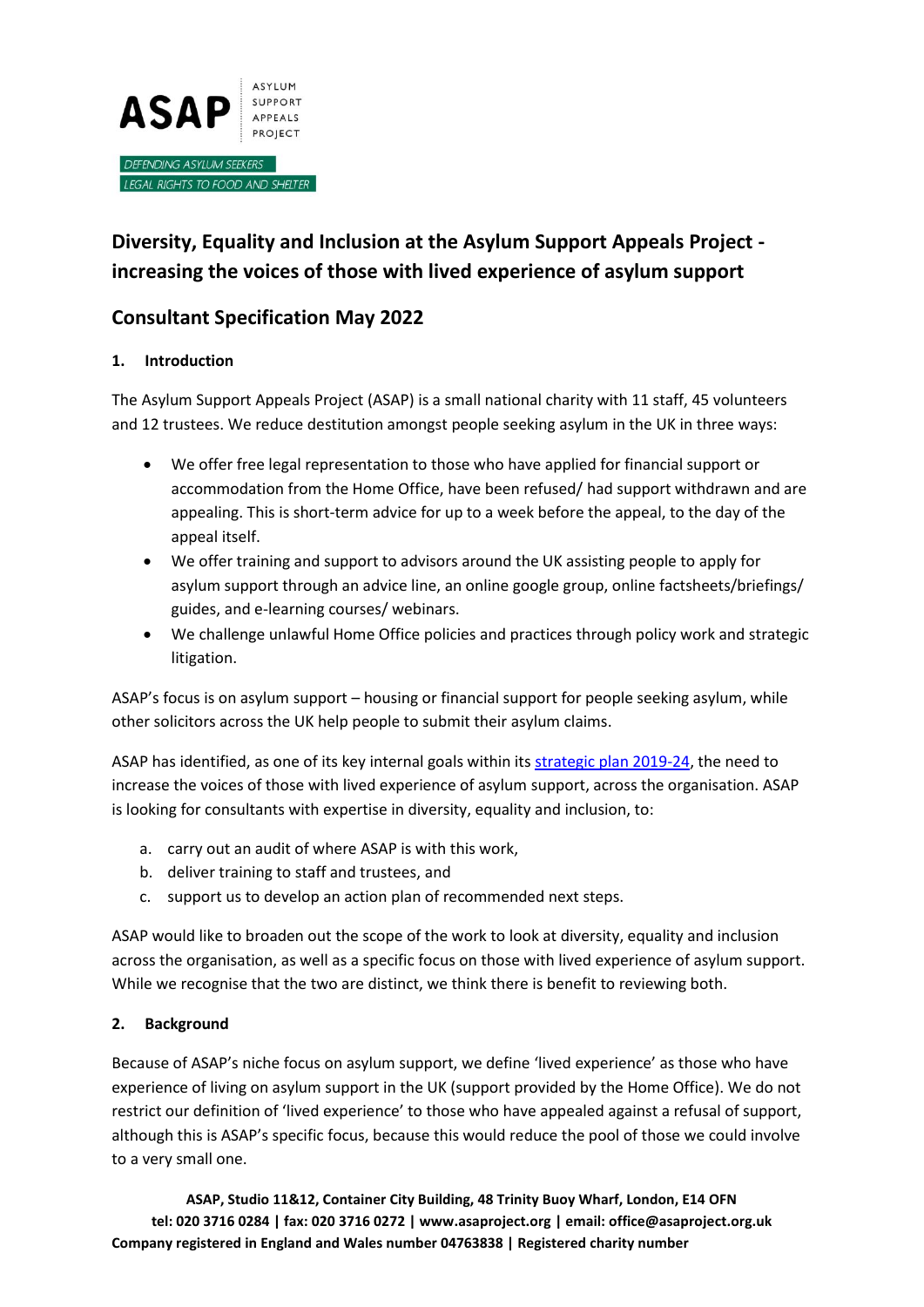From 2019-21, ASAP has focused on increasing the voices of those with lived experience at a Trustee level, as a starting point. We have recruited 3 trustees with lived experience of asylum support, who all bring significant skills and expertise to the board. Although ASAP's staff team includes those from a range of ages, genders and nationalities, we do not have a wide range of ethnicities on our staff team, and none of our team has lived experience of the asylum support system.

Most of the people we assist to appeal against a refusal of financial support or accommodation are at a point of crisis, because they are facing destitution when we see them. Although we do seek feedback from those we assist, and use this feedback to influence our service delivery, we would like to explore other methods of engaging people in influencing our service's priorities, particularly once they have resolved their insecure housing. We tend to focus on issues related to eligibility for support (eg trying to ensure people can access the support they are entitled to), rather than issues for those in receipt of support (eg poor quality accommodation/ low levels of financial support).

#### **3. What we are looking for**

We would like to find consultants with experience of diversity, equality and inclusion within the charity sector. We are looking for consultants to:

- a. Deliver training to our staff team of 11 on diversity, equality and inclusion, including a focus on recruitment practices (by September 22) and advise us on suitable training for future joiners.
- b. Deliver training to our 12 trustees, including a focus on trustees' roles and responsibilities in DEI (by November 22).
- c. Carry out an audit of ASAP's current equality, diversity and inclusion by December 22. Within this:
	- i. analyse ASAP's policies and procedures
	- ii. interview staff/ trustees as appropriate
	- iii. consider how to bring in views of those making use of ASAP's services into this audit in a way that is appropriate given the level of insecurity in peoples' lives at the point of our interaction with them, and the very short term nature of our interaction.

The audit should include a specific focus on those with lived experience of asylum support, including an analysis of how ASAP is doing with:

- The trustee board
- The staff team
- The volunteer team
- Service delivery
- Engaging experts by experience
- d. Write a report, summarising the findings of the audit by January 2023, with recommendations for potential areas of development, including a focus on recruitment, leadership, organisational culture and practices around diversity and inclusivity (eg to ensure accessibility for staff and volunteers), communications, service user involvement and methods of developing input from experts by experience.